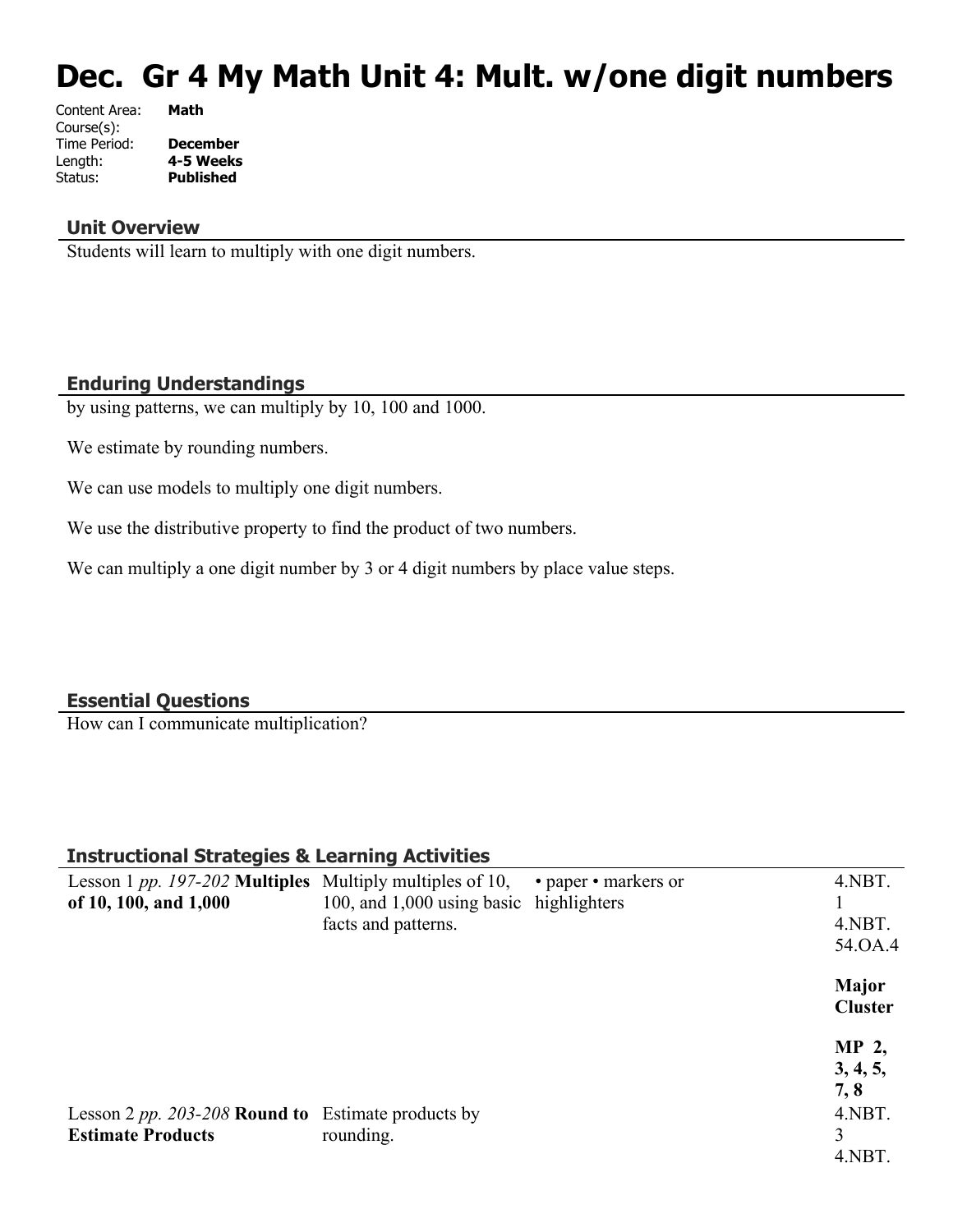|                                                                 |                                                                           |                                                       |                                    | 5                                        |
|-----------------------------------------------------------------|---------------------------------------------------------------------------|-------------------------------------------------------|------------------------------------|------------------------------------------|
|                                                                 |                                                                           |                                                       |                                    | <b>Major</b><br><b>Cluster</b>           |
| Lesson 3 pp. 209-214 Hands<br><b>On: Use Place Value to</b>     | Explore multiplication<br>using models.                                   | • base-ten blocks                                     |                                    | MP 1,<br>2, 3, 5,<br>7<br>4.NBT.<br>5    |
| <b>Multiply</b>                                                 |                                                                           |                                                       |                                    | <b>Major</b><br><b>Cluster</b>           |
| Lesson 4 pp. 215-220 Hands<br><b>On: Use Models to Multiply</b> | Explore multiplication<br>using area models and                           | • graph paper • crayons or partial<br>colored pencils | products                           | MP 2,<br>3, 4<br>4.NBT.<br>5             |
|                                                                 | partial products.                                                         |                                                       |                                    | <b>Major</b><br><b>Cluster</b>           |
|                                                                 |                                                                           |                                                       |                                    | MP 1,<br>2, 4, 5,<br>6, 7                |
| Lesson 5 $pp. 223-228$ Multiply<br>by a Two-Digit Number        | <b>Check My Progress</b><br>Multiply a two-digit<br>number by a one-digit |                                                       |                                    | 4.NBT.<br>5                              |
|                                                                 | number.                                                                   |                                                       |                                    | <b>Major</b><br><b>Cluster</b>           |
| Lesson 6 pp. 229-234 Hands<br><b>On: Model Regrouping</b>       | Explore multiplication with • base-ten blocks<br>regrouping using models. |                                                       | regroup                            | MP 1,<br>2, 3, 4,<br>6, 7<br>4.NBT.<br>5 |
|                                                                 |                                                                           |                                                       |                                    | <b>Major</b><br><b>Cluster</b>           |
| Lesson 7 pp. 235-240 The<br><b>Distributive Property</b>        | Use the Distributive<br>Property to make                                  | • grid paper • crayons or<br>colored pencils          | Distributiv 4.NBT.<br>e Property 5 | MP 1,<br>2, 4, 5,<br>6                   |
|                                                                 | multiplication easier.                                                    |                                                       |                                    | <b>Major</b><br><b>Cluster</b>           |
|                                                                 |                                                                           |                                                       |                                    | MP 2,<br>3, 4, 6,                        |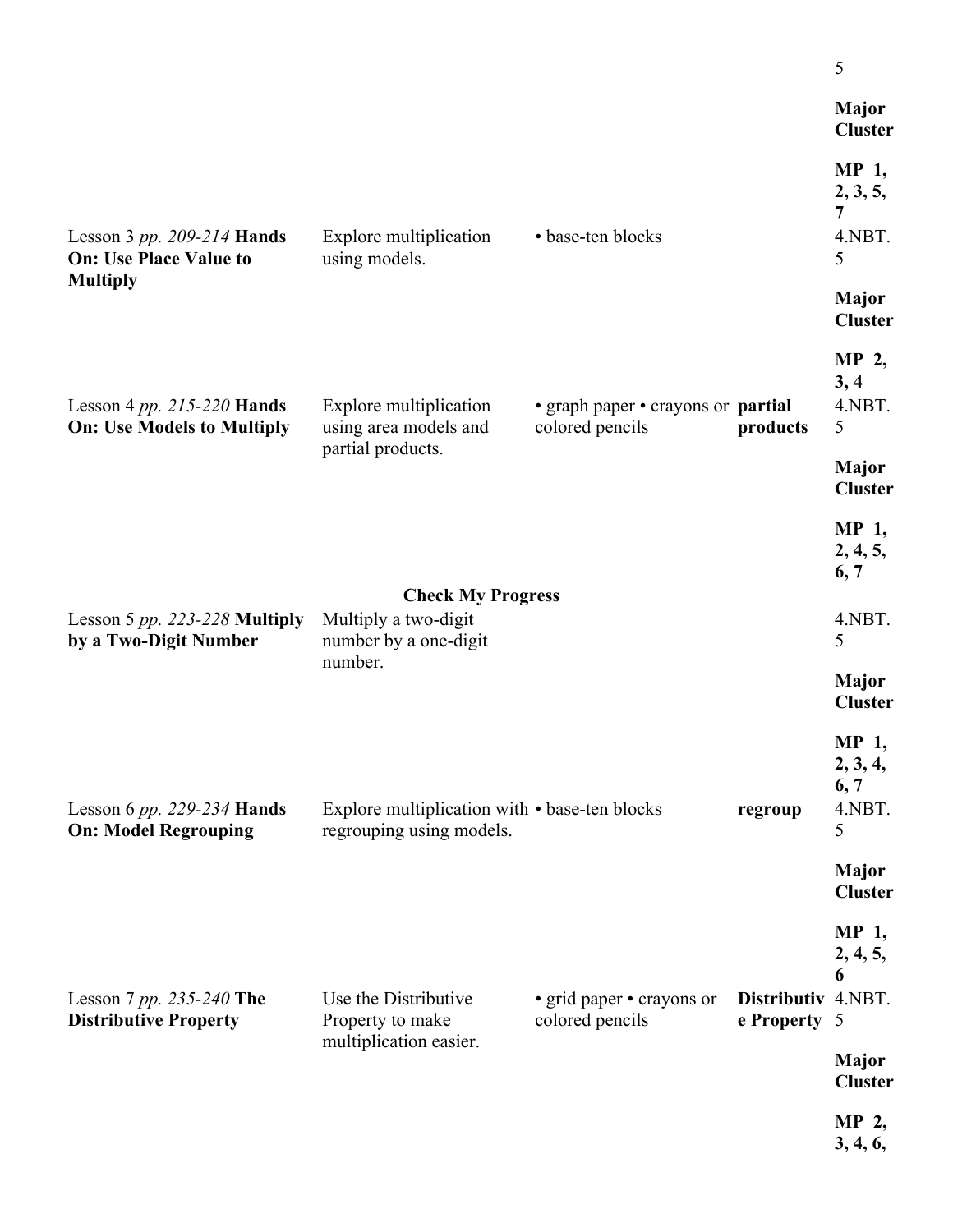| Lesson 8 $pp. 241-246$ Multiply<br>with Regrouping                                                                                    | Multiply a two-digit<br>number by a one-digit              | • construction paper •<br>scissors • tape • graph              | 7, 8<br>4.NBT.<br>54.OA.3       |
|---------------------------------------------------------------------------------------------------------------------------------------|------------------------------------------------------------|----------------------------------------------------------------|---------------------------------|
|                                                                                                                                       | number.                                                    | paper • base-ten blocks                                        | <b>Major</b><br><b>Cluster</b>  |
|                                                                                                                                       |                                                            |                                                                | MP 2,<br>3, 4, 6,<br>7          |
| Lesson 9 pp. 247-252 Multiply<br>by a Multi-Digit Number                                                                              | Multiply a multi-digit<br>number by a one-digit<br>number. | • construction paper • tape<br>· scissors · base-ten<br>blocks | 4.NBT.<br>5                     |
|                                                                                                                                       |                                                            |                                                                | <b>Major</b><br><b>Cluster</b>  |
|                                                                                                                                       |                                                            |                                                                | MP 1,<br>2, 3, 6,<br>7,8        |
|                                                                                                                                       | <b>Check My Progress</b>                                   |                                                                |                                 |
| Lesson 10 pp. 255-260 Problem-Determine if a problem<br>Solving Investigation: Estimate needs an estimate or exact<br>or Exact Answer | answer.                                                    | • sticky notes                                                 | 4.NBT.<br>3<br>4.NBT.<br>5      |
|                                                                                                                                       |                                                            |                                                                | Major<br><b>Cluster</b>         |
| Lesson 11 pp. 261-266 Multiply Multiply multi-digit<br><b>Across Zeros</b>                                                            | numbers with zeros by a<br>one-digit number.               | • base-ten blocks • grid<br>paper                              | MP 1,<br>2, 3, 8<br>4.NBT.<br>5 |
|                                                                                                                                       |                                                            |                                                                | <b>Major</b><br><b>Cluster</b>  |
|                                                                                                                                       |                                                            |                                                                | MP 2,<br>3, 4, 6,<br>7, 8       |
|                                                                                                                                       | <b>My Chapter Review</b>                                   |                                                                |                                 |

# **Integration of Career Readiness, Life Literacies and Key Skills**

| WRK.9.2.5.CAP.1 | Evaluate personal likes and dislikes and identify careers that might be suited to personal<br>likes. |
|-----------------|------------------------------------------------------------------------------------------------------|
| WRK.9.2.5.CAP.2 | Identify how you might like to earn an income.                                                       |
| WRK.9.2.5.CAP.3 | Identify qualifications needed to pursue traditional and non-traditional careers and<br>occupations. |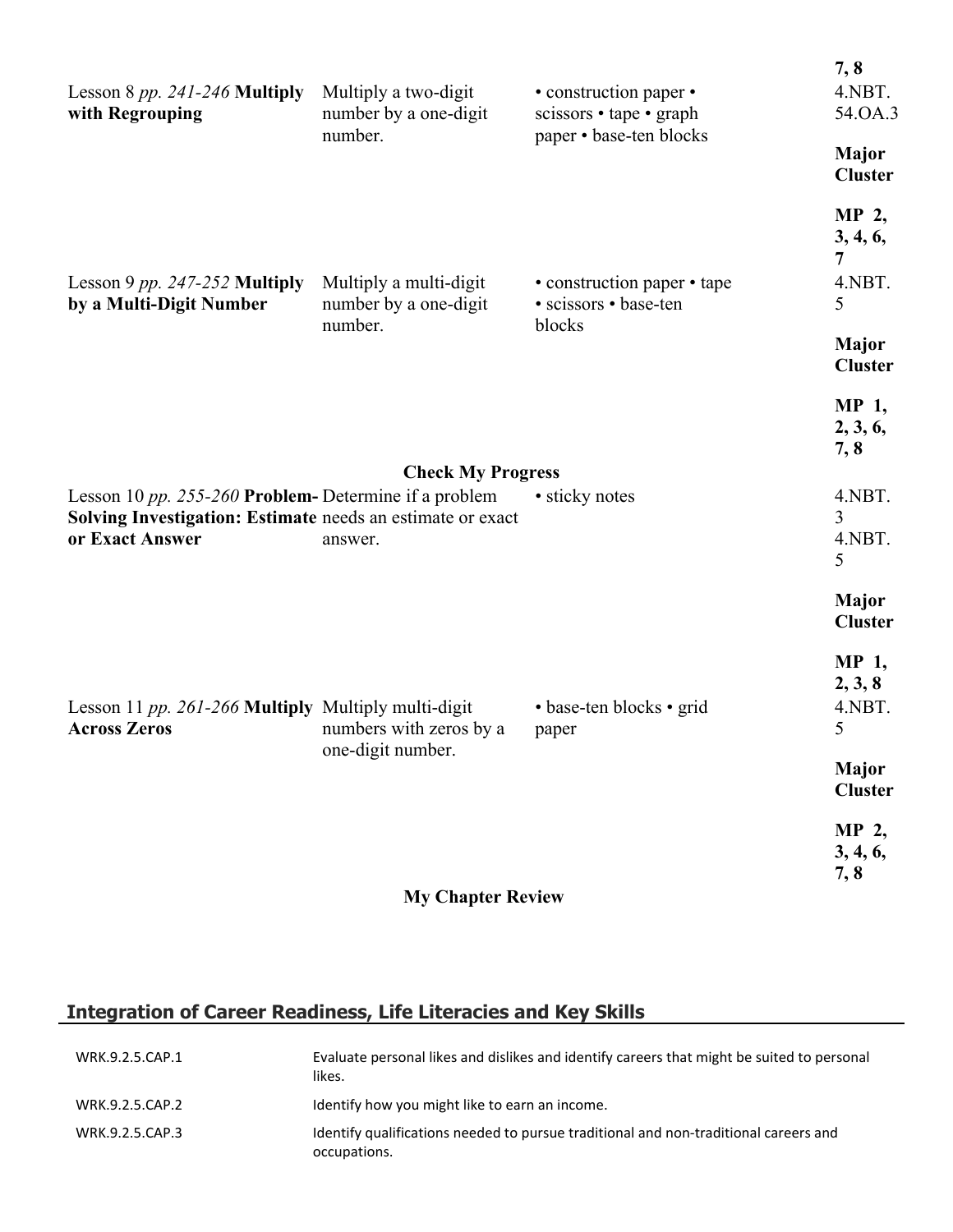An essential aspect of problem solving is being able to self-reflect on why possible solutions for solving problems were or were not successful. WRK.9.2.5.CAP.4 Explain the reasons why some jobs and careers require specific training, skills, and certification (e.g., life guards, child care, medicine, education) and examples of these requirements.

## **Technology and Design Integration**

- SMARTboard technology
- Google Applications (documents, forms, spreadsheets, presentation)
- Dreambox
- Online textbook

| CS.3-5.8.1.5.DA.1 | Collect, organize, and display data in order to highlight relationships or support a claim.                      |
|-------------------|------------------------------------------------------------------------------------------------------------------|
| CS.3-5.8.1.5.DA.3 | Organize and present collected data visually to communicate insights gained from<br>different views of the data. |

## **Interdisciplinary Connections**

Expanding the United States Leveled readers.

| LA.RI.4.4 | Determine the meaning of general academic and domain-specific words or phrases in a<br>text relevant to a grade 4 topic or subject area.                                                                                 |
|-----------|--------------------------------------------------------------------------------------------------------------------------------------------------------------------------------------------------------------------------|
| LA.RI.4.1 | Refer to details and examples in a text and make relevant connections when explaining<br>what the text says explicitly and when drawing inferences from the text.                                                        |
| LA.SL.4.1 | Engage effectively in a range of collaborative discussions (one-on-one, in groups, and<br>teacher-led) with diverse partners on grade 4 topics and texts, building on others' ideas<br>and expressing their own clearly. |

# **Differentiation**

-Reteach Master

-Hands-On Activity

-Enrich Master

## **Modifications & Accommodations**

IEP and 504 accommodations will be utilized.

Provide an outline of material to be covered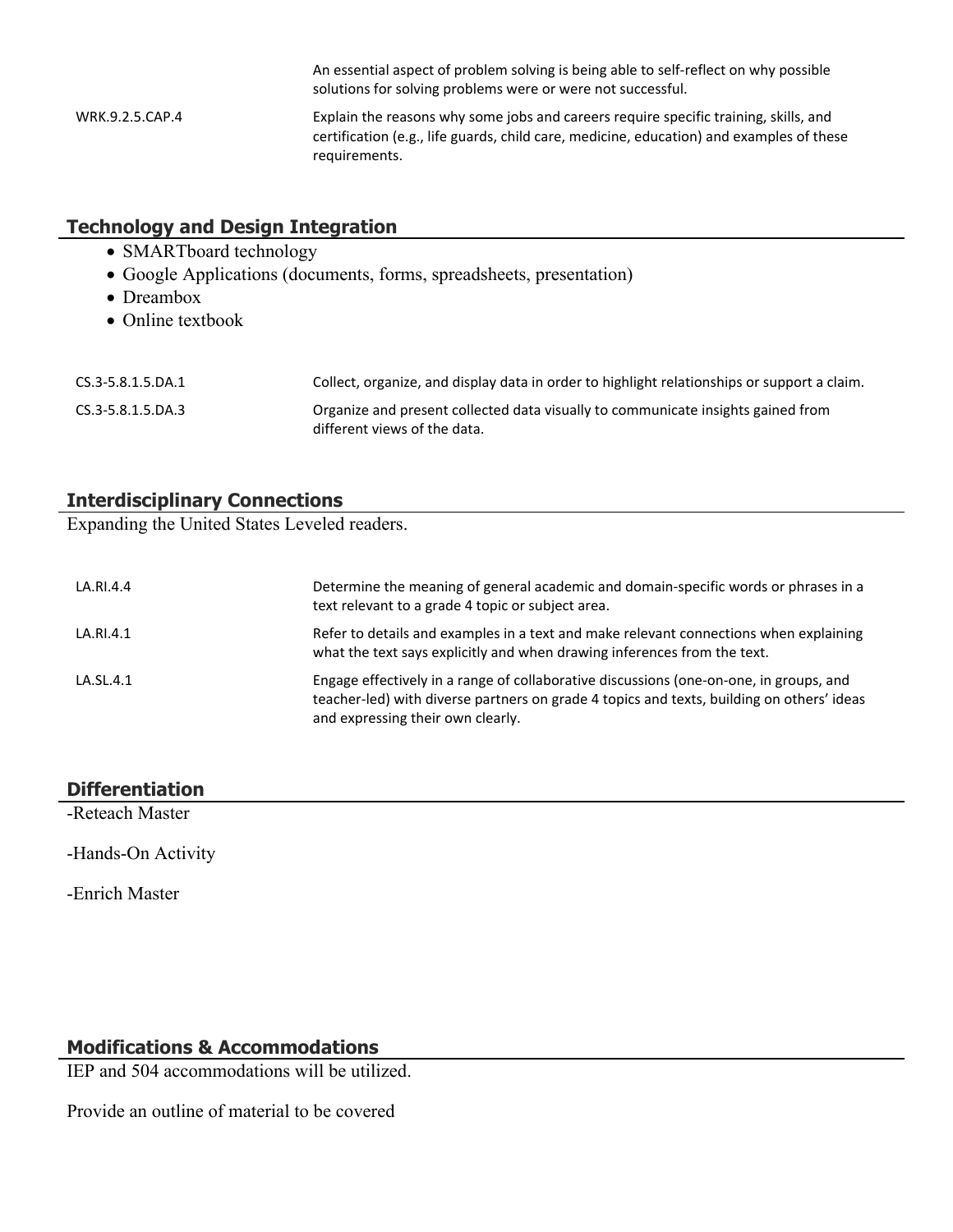-Individualized assignments, e.g., length, number, due date, topic

-Allow student to use technology-online textbook

-Use of graphic organizers

-Use highlighter for key information

-Read directions, passages, and word problems aloud as needed-online presentation

-Use of calculator and matrix for multiplication and division

-Provide textbook in audio format

-Demonstrate directions and procedures/give examples

**Benchmark Assessments**

-AIMS Web

-Diagnostic and EOY Assessments

# **Formative Assessments**

Check My Progress

-My Chapter Review

-Homework Practice

-Independent Practice

#### **Summative Assessments**

Chapter 4 assessment